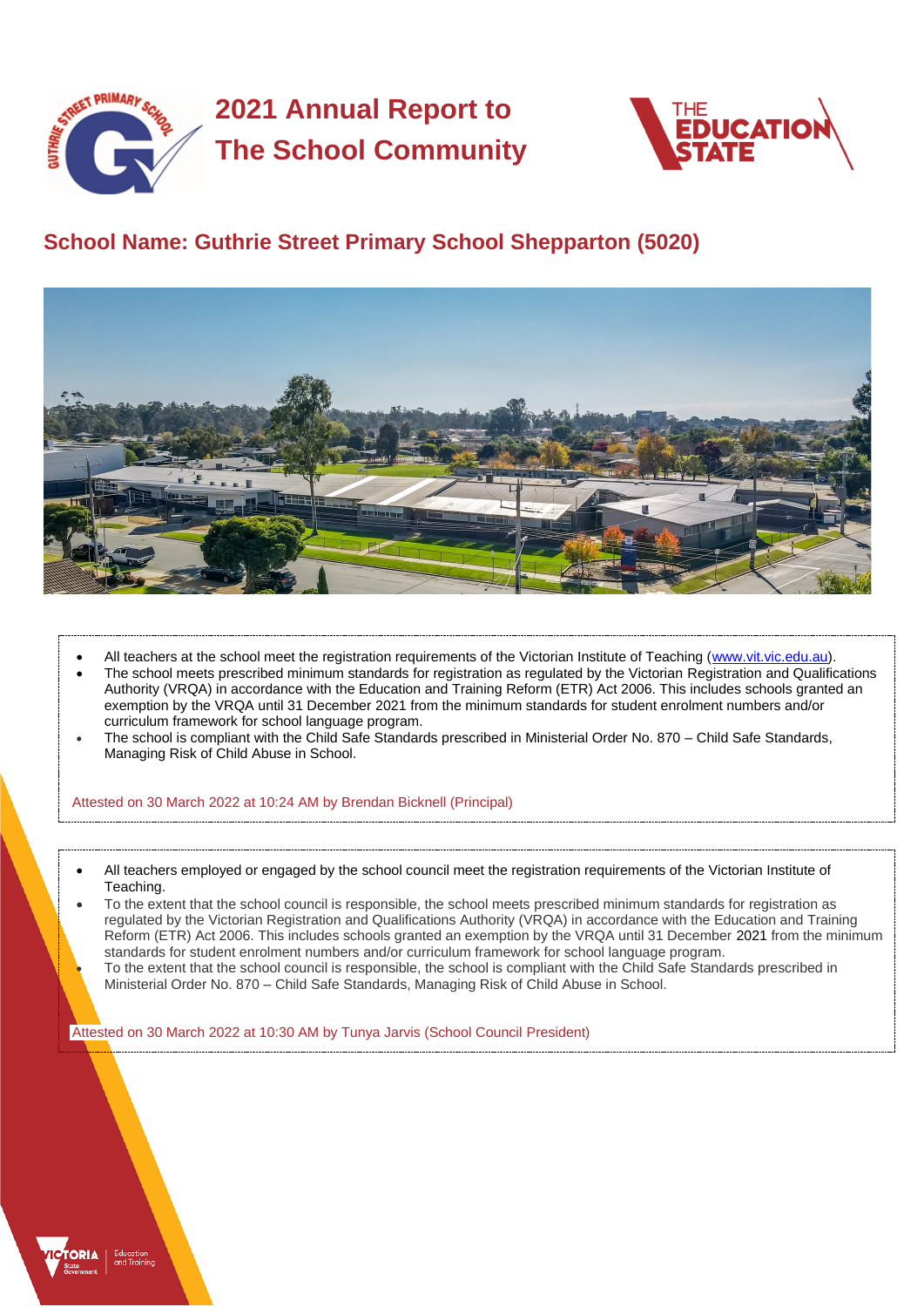

## How to read the Annual Report

### What does the *'About Our School'* commentary section of this report refer to?

The 'About our school' commentary provides a brief background on the school, an outline of the school's performance over the year and future directions.

The 'School Context' describes the school's vision, values and purpose. Details include the school's geographic location, size and structure, social characteristics, enrolment characteristics and special programs.

The 'Framework for Improving Student Outcomes (FISO)' section includes the improvement initiatives the school has selected and the progress they have made towards achieving them through the implementation of their School Strategic Plan and Annual Implementation Plan.

### What does the *'Performance Summary'* section of this report refer to?

The Performance Summary includes the following:

### **School Profile**

- student enrolment information
- the school's 'Student Family Occupation and Education' category
- a summary of parent responses in the Parent Opinion Survey, shown against the statewide average for Primary schools
- school staff responses in the area of School Climate in the School Staff Survey, shown against the statewide average for Primary schools

#### **Achievement**

- English and Mathematics for Teacher Judgements against the curriculum
- English and Mathematics for National Literacy and Numeracy tests (NAPLAN).

### **Engagement**

Student attendance at school

### **Wellbeing**

Student responses to two areas in the Student Attitudes to School Survey:

- Sense of Connectedness
- Management of Bullying

Results are displayed for the latest year and the average of the last four years (where available). As NAPLAN tests were not conducted in 2020, the NAPLAN 4-year average is the average of 2018, 2019 and 2021 data in the 2021 Performance Summary.

## Considering COVID-19 when interpreting the Performance Summary

The Victorian community's experience of COVID-19, including remote and flexible learning, had a significant impact on normal school operations in 2020 and 2021. This impacted the conduct of assessments and surveys. Readers should be aware of this when interpreting the Performance Summary.

For example, in 2020 and 2021 school-based surveys ran under changed circumstances, and NAPLAN was not conducted in 2020. Absence and attendance data during this period may have been influenced by local processes and procedures adopted in response to remote and flexible learning.

Schools should keep this in mind when using this data for planning and evaluation purposes.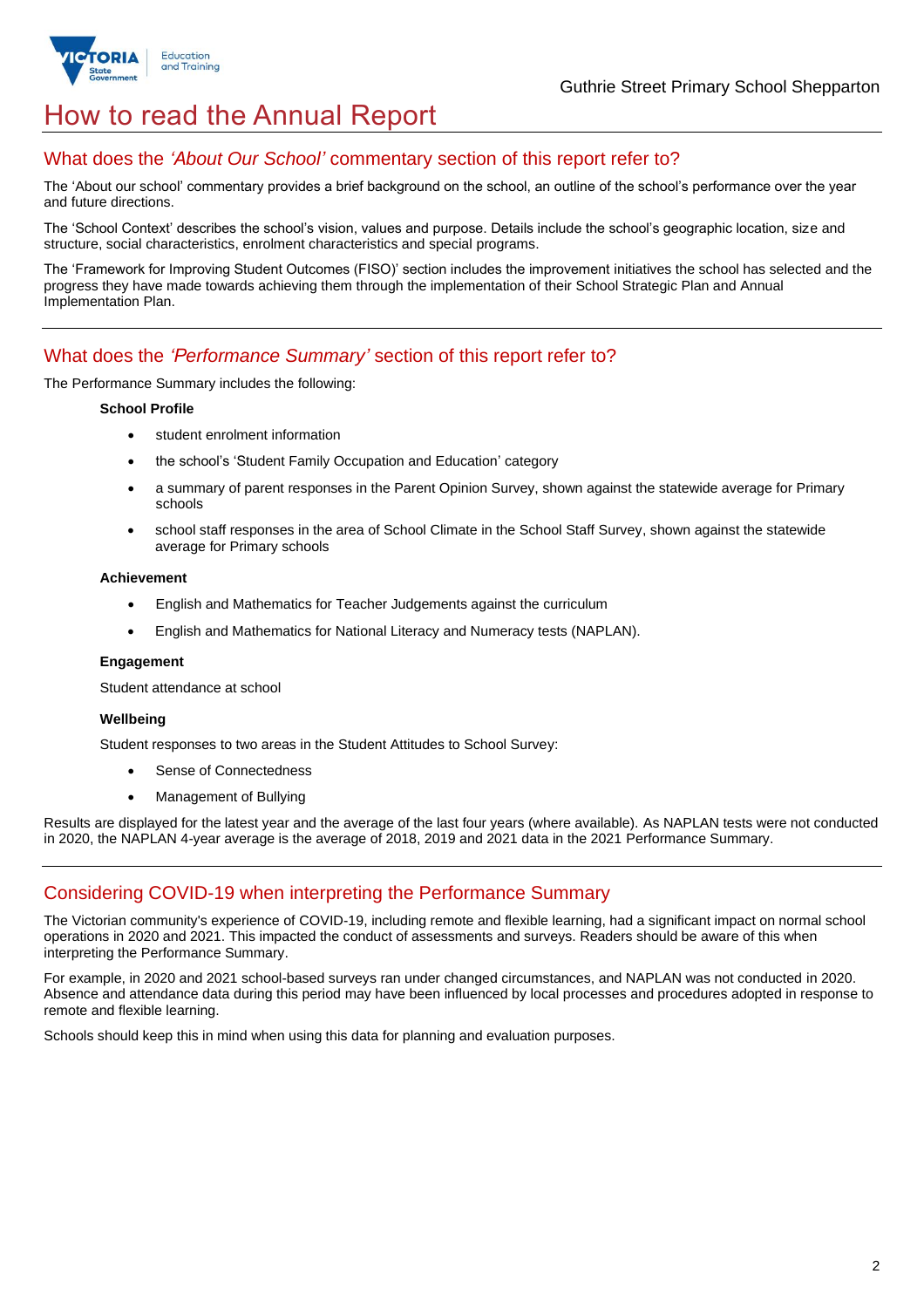

## How to read the Annual Report (continued)

### What do *'Similar Schools'* refer to?

Similar Schools are a group of Victorian government schools with similar characteristics to the school.

This grouping of schools has been created by comparing each school's socio-economic background of students, the number of non-English speaking students and the school's size and location.

### What does *'NDP'* or '*NDA*' mean?

'NDP' refers to no data being published for privacy reasons or where there are insufficient underlying data. For example, very low numbers of participants or characteristics that may lead to identification will result in an 'NDP' label.

'NDA' refers to no data being available. Some schools have no data for particular measures due to low enrolments. There may be no students enrolled in some year levels, so school comparisons are not possible.

Note that new schools only have the latest year of data and no comparative data from previous years. The Department also recognises unique circumstances in Specialist, Select Entry, English Language, Community Schools and schools that changed school type recently, where school-to-school comparisons are not appropriate.

## What is the *'Victorian Curriculum'*?

The Victorian Curriculum F–10 sets out what every student should learn during his or her first eleven years of schooling. The curriculum is the common set of knowledge and skills required by students for life-long learning, social development and active and informed citizenship.

The Victorian Curriculum is assessed through teacher judgements of student achievement based on classroom learning.

The curriculum has been developed to ensure that school subjects and their achievement standards enable continuous learning for all students, including students with disabilities.

The 'Towards Foundation Level Victorian Curriculum' is integrated directly into the curriculum and is referred to as 'Levels A to D'.

'Levels A to D' may be used for students with disabilities or students who may have additional learning needs. These levels are not associated with any set age or year level that links chronological age to cognitive progress (i.e., there is no age expected standard of achievement for 'Levels A to D').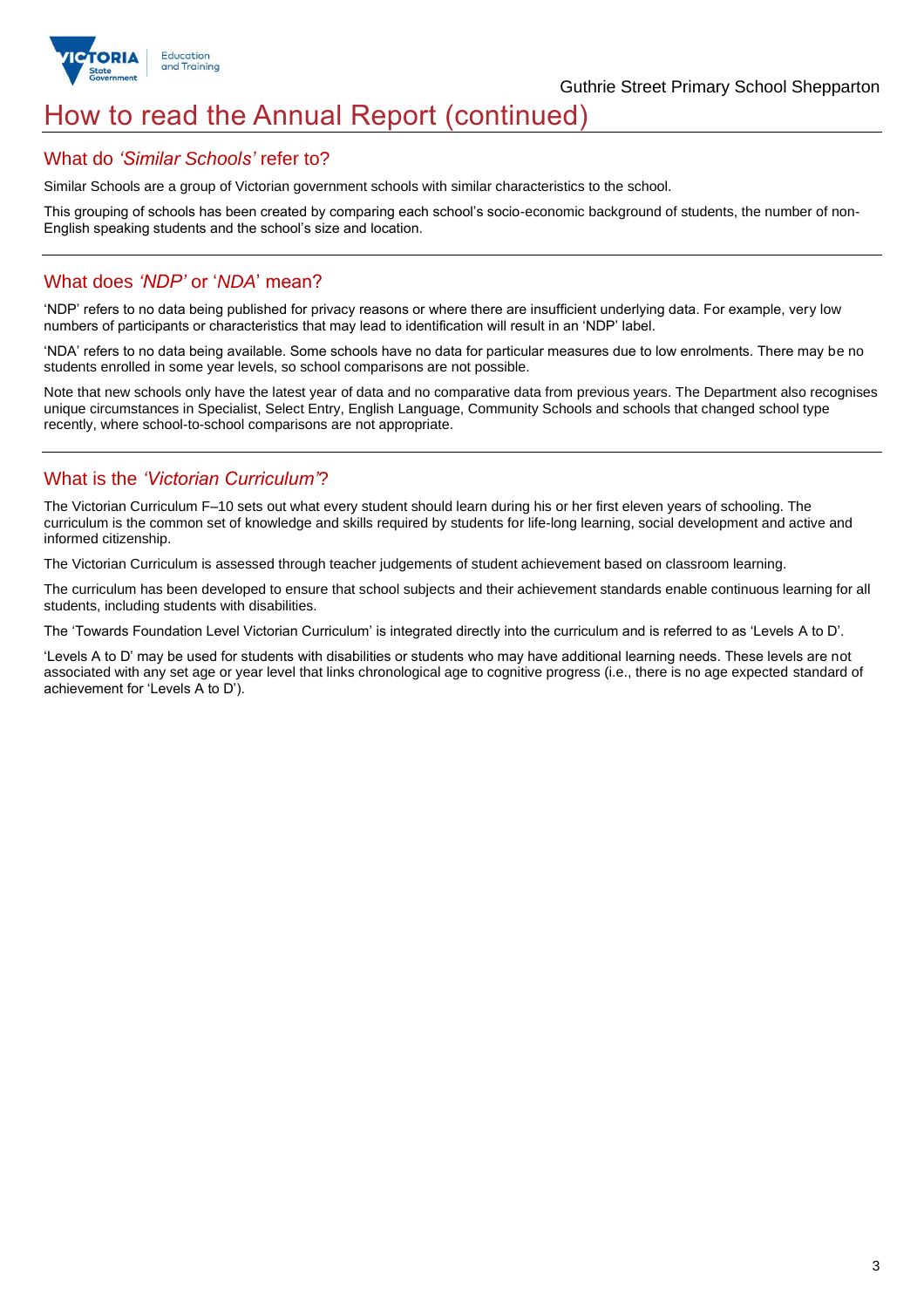

## **About Our School**

## School context

Guthrie Street Primary School was established in the 1970s and is situated to the south end of Shepparton and is surrounded by residential area. Our enrolment trend has been relatively stable around 500 for a number of years, however a drop in enrolment numbers the last 2 years sees the our 2020 enrolment number at 462 students . The school has a variety of learning spaces within its buildings, a combination of single classrooms, adjoining rooms and more open flexible spaces.

Guthrie Street Primary School has a diverse student and community population. The community comprises many different cultures and has students from a variety of social and economic backgrounds.Despite a relatively stable Student Family Occupation (SFOE) index score of around .041, in recent years the school's population of EAL students has slightly increased and there has been an increase in the population of socially and economically disadvantaged students.

The school curriculum content is guided by the Victorian Curriculum. Literacy and Numeracy instruction remains at the core of the work that is done at the school. Guthrie Street Primary School has a Deaf Facility which supports ten (F-6) hearing impaired students from Shepparton and surrounding areas. AUSLAN is the School's Languages program and other specialist programs offered include The Arts, Physical Education and Science.

Guthrie Street Primary School is a school dedicated to providing purposeful, stimulating and challenging learning experiences to help our students achieve personal success and develop healthy social and emotional competencies. Education is a cooperative effort amongst school, home and the community which emphasises learning as a continuous process to help ensure the best educational performance by our students. We believe that:

- o All students can learn and have the right to learn.
- o Students are empowered through a strong knowledge base and creative problem solving skills.
- o Teachers facilitate learning through meaningful learning experiences.
- o Students can learn by active involvement in the learning process.
- o A strong focus on literacy and numeracy is essential for effective learning.
- o Developing the social and emotional skills of students improves learning outcomes and attitudes.

o Involved and informed parents and community members are an integral part of a successful educational process.

o Each of our students can become respectful, responsible and effective learners and productive community members.

The school has a strong EQ program that has Five pillars/values that guide and influence behaviours across the school community. The culture of Guthrie Street Primary School has changed so that EQ is part of our everyday being. The Five EQ pillars are:

- Self Motivation
- Self Control
- Self Awareness
- Empathy
- Building Relationships

The school has also embedded the core values the Resilience Project into our EQ program of Gratitude, Empathy and Mindfulness.

The School Strategic Plan is focussing on the following areas:

- Student voice, leadership and agency
- High impact teaching strategies
- Literacy and Numeracy, particularly improving reading, writing and mathematics
- Curriculum planning and assessment
- Instructional and shared leadership.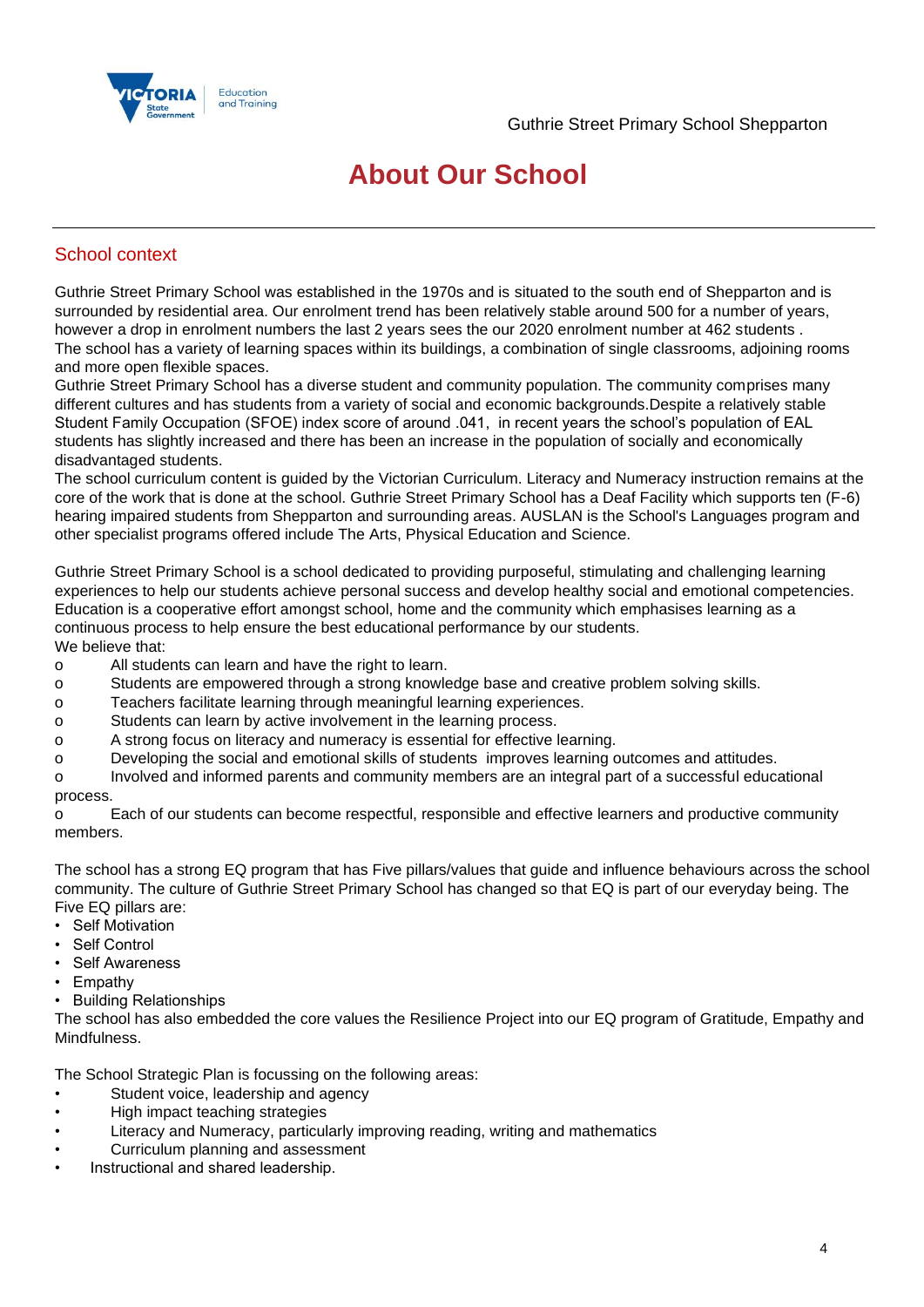

### Guthrie Street Primary School Shepparton

Specifically the four key SSP goals are:

1) To improve all student learning outcomes and maximise relative growth in literacy.

2) To improve all student learning outcomes and maximise relative growth in numeracy.

3) To improve engagement through student agency and voice.

4) To have effective professional school leadership that drives continuous school improvement in student learning, engagement and wellbeing outcomes.

Our goal over the period of the Strategic Plan is to improve student outcomes in achievement, engagement and wellbeing. As 2021 was the third year of the strategic plan the school focussed on Literacy and Numeracy outcomes and student agency in their learning. Again this was interrupted by remote and flexible learning, however teachers still provided a valuable learning program with these key foci.

### Framework for Improving Student Outcomes (FISO)

In 2021, the school's AIP focused on implementation of the DET priorities of Learning Catch-Up and Extension Priority, Happy Active & Healthy Kids Priority and Connected Schools Priority. This included developing a whole school data wall, implementation of the TLI and well resourced Professional Learning around Trauma Informed Practice.

However due to Covid 19 and remote and flexible learning the school turned its AIP focus to support the wellbeing of students and staff. The two focus areas were around wellbeing and learning. Remote learning guides for teaches, students and parents was revised with teachers making regular contact with parents and students via phone calls, email or via the Seesaw App.

### Achievement

In 2021 the school continued to focus on improving all student learning outcomes and maximise relative growth in literacy and numeracy. The AIP targets set around top 2 bands in Reading and Writing were not achieved. Other data measures were put in place to gauge how students were performing including Essential Assessment. During remote learning, staff used Seesaw and Google Classroom to provide online lessons for students. Seesaw was used in all year levels, whilst google classroom was mainly used in Year 6. Both these were also a great communication tool between home and school.

Teacher judgement data in English and Maths in 2021 were similar to previous years and in line with similar schools and state averages.

NAPLAN Data remains fairly stable across reading with last year's results similar to the last 4 year average. However they are still low compared to similar school and state averages. The one highlight of NAPLAN was the substantial increase in the percentage of students in the Top 3 bands in Year 5 Numeracy with 60.7% of students achieving this, which is well above the four year average of 48.3%.

The AToS data collected in 2021 continues to demonstrate that our students have a great sense of connectedness with better than similar schools and state averages. The school also rates highly when compared to other schools when managing Bullying.

Staff responses in the Staff Opinion Survey were lower than previous years. With only 14 responses, the results therefore do not depict a true indication of the whole group.

Future directions for the school will focus on the learning growth from Year 3 to Year 5. This has been an area that the school has not performed as well in in the past. The school will continue to work on improving reading outcomes and maintain the great Numeracy NAPLAN results, with a high percentage of students in top 3 bands in Year 5 .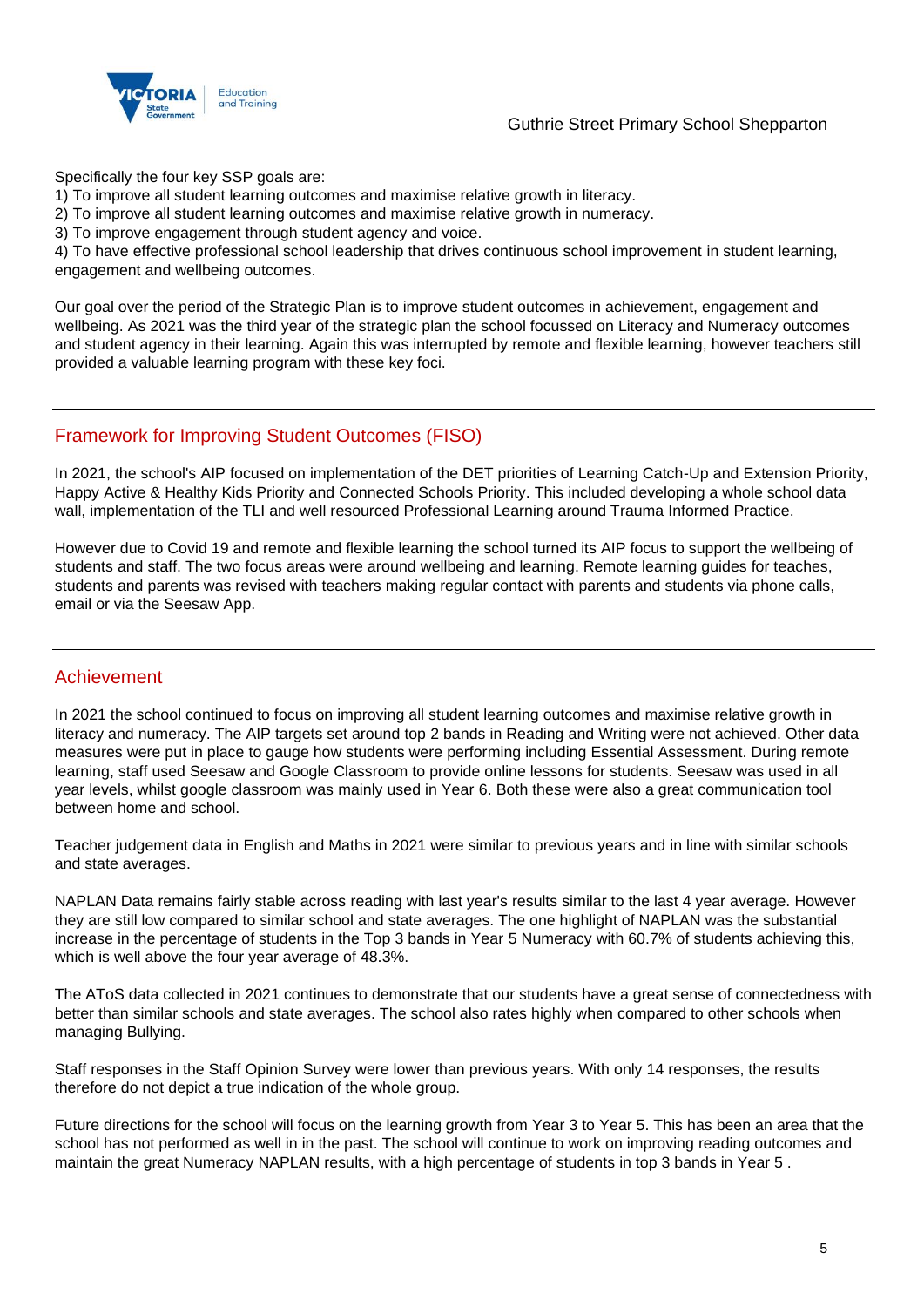

## **Engagement**

Guthrie Street Primary School has continued to develop Student Voice, Student Agency and Leadership amongst all year levels, even during remote learning. During the remote learning period, student leadership teams met regularly via Zoom and held online assemblies for the whole school as well as produced short videos encouraging healthy practices during lockdown. The Student Leadership and Student Voice and Agency Team were involved in community events such as Anzac Day and NAIDOC week. They contributed to the ideas and promotion of our school Fun Run and volunteered at our weekly Breakfast Club. Learning Sprints in teacher PLC meetings had a focus of student wellbeing and attendance. Our teachers worked tirelessly to build strong relationships with students in all year levels whilst in the remote learning environment and created safe, happy learning environments to assist learning to the highest possible standards. Guthrie Street generally has excellent attendance rates across all your levels. However, even with a strong focus on attendance, there was an increase in unexplained absences during remote learning, especially in 2021. Staff value attendance at Guthrie Street and regular parent contact with families to track attendance was still expected from the teachers.

### **Wellbeing**

Student wellbeing continues to be highly valued at Guthrie Street Primary School. Teachers in all year levels deliver a rich curriculum including Emotional Intelligence, Respectful Relationships and The Resilience Project (Gratitude, Empathy and Mindfulness). Respectful Relationships continues to be embedded across all year levels. This EQ curriculum umbrella and common language helped improve student wellbeing even during remotely learning in 2021. 'Compass' is used to track students health and wellbeing and this helps teachers and wellbeing staff maintain a high level of care for all students.

The main AIP goal for 2021 is Happy Active and Healthy Kids and staff, through programs like our new Tutor Learning Initiative and our Mentor program, are supporting at risk students. Staff all had one or more students to mentor and would catch up regularly for a 'check in.'

The return of the Attitude to School Survey in 2021 confirmed our thoughts about how connected our students are to school with a high percentage of them endorsing this. This is well above similar schools and the state average.

### Finance performance and position

2021 Financial performance and Position.

Guthrie Street Primary School has maintained a strong financial position over the last 2 years impacted by COVID. We were able to further use our carry forward funds to supplement our teaching structure so that we could continue to offer the students the best possible teaching and class structures based on reduced number of enrolments.

As a school we continually monitor our financial position regularly with all reports being presented to school council on a monthly or bi-monthly basis.

With the funds received from our BARR classification, we have been able to continue to implement bush fire strategies to protect the school in any bushfire emergencies. We have replanted our grounds so that they are bush fire compliant and updated our schools sound system to improve the awareness of announcements and emergency communication.

We were also able to complete the upgrade of our synthetic turf area with the outdoor sports courts re surfaced utilising both community and department funds. This has provided our students with a much safer and improved surface to play on. To complement this, we also upgraded our security system with increased video surveillance to keep the safety of our staff, students and grounds as a main priority.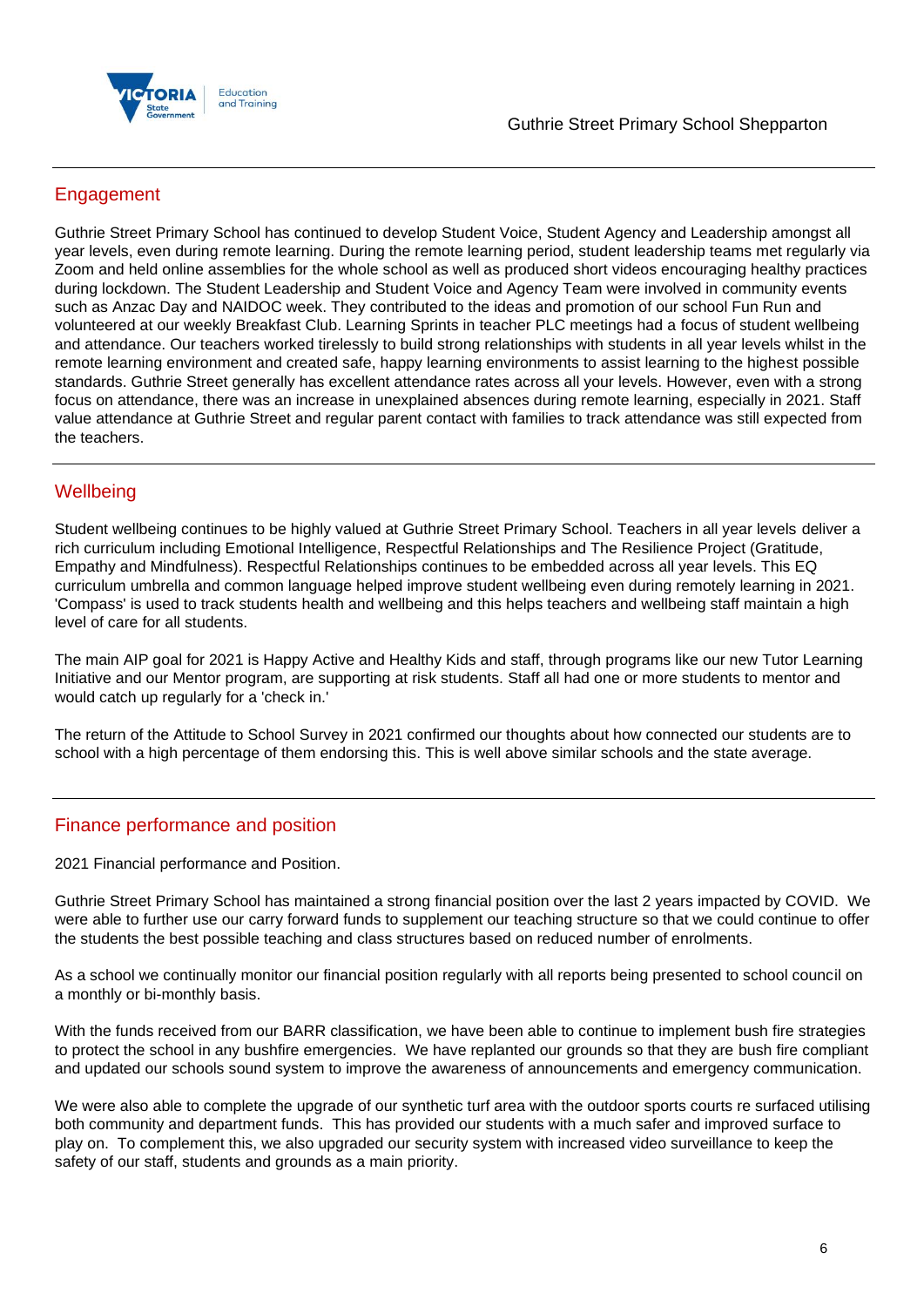

### Guthrie Street Primary School Shepparton

We made the decision at the end of 2021 to outsource our OSHC program to 'Their Care', after 18 years providing a school council run program. This was a decision made with the interests of our students at the forefront and we believe that Their Care will be able to provide a greater range of available care to help support our families during vacation and before and after school periods.

We were also proud to be able to offer all our students their camps or school based activity for the year. This was a great achievement given the constant challenges presented via COVID complications. We were also able to offer the whole school an excursion to 'Funfields' to say thankyou for the tough year it had been.

We continue to value the professional development of our staff and provide our teachers with extensive professional learning opportunities. Through our Equity funding we were able to continue to offer differentiated programs for our students while enabling our teachers the opportunity to build their capacity for learning through our ongoing coaching and development programs.

Going forward our accumulated funds are going to allow us to provide the teaching and classroom structures that we believe provide the best support and educational environment for our students. We will be able to improve our STEM resources throughout the school by providing a dedicated ICT area and improved Science area. We will continue to provide our weekly breakfast club and work to provide greater outdoor spaces for our students to learn in. Any additional funding will be directed to achieve our priorities and initiatives through our school goals and AIP via improved teaching and learning programs.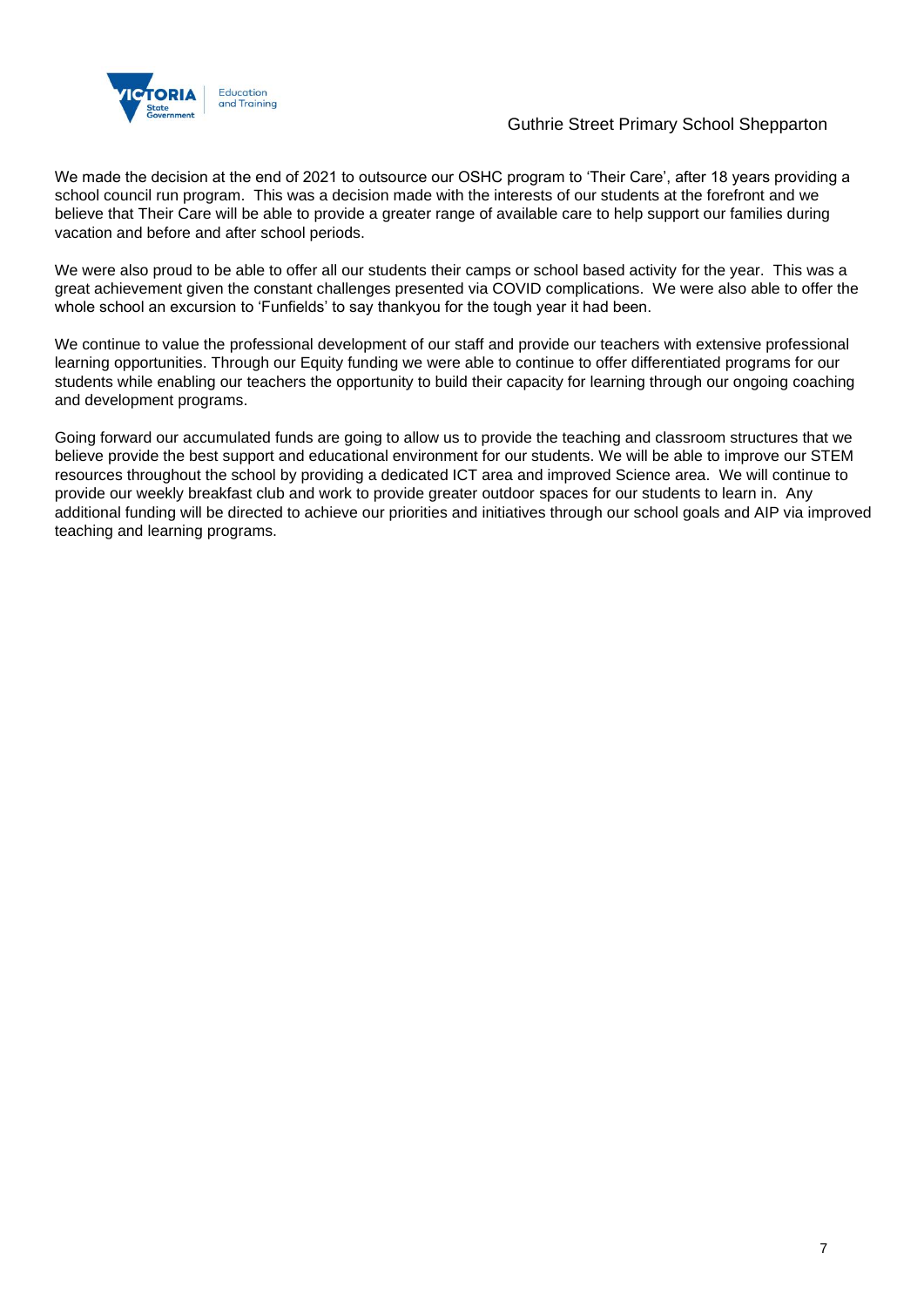

# **Performance Summary**

The Performance Summary for government schools provides an overview of how this school is contributing to the objectives of the Education State and how it compares to other Victorian government schools.

All schools work in partnership with their school community to improve outcomes for children and young people. Sharing this information with parents and the wider school community helps to support community engagement in student learning, a key priority of the Framework for Improving Student Outcomes.

Refer to the 'How to read the Annual Report' section for help on how to interpret this report.

## SCHOOL PROFILE

### **Enrolment Profile**

A total of 479 students were enrolled at this school in 2021, 228 female and 251 male.

10 percent of students had English as an additional language and 11 percent were Aboriginal or Torres Strait Islander.

### **Overall Socio-Economic Profile**

The overall school's socio-economic profile is based on the school's Student Family Occupation and Education index (SFOE).

SFOE is a measure of socio-educational disadvantage of a school, based on educational and employment characteristics of the parents/carers of students enrolled at the school. Possible SFOE band values are: Low, Low-Medium, Medium and High. A 'Low' band represents a low level of socio-educational disadvantage, a 'High' band represents a high level of socio-educational disadvantage.

This school's SFOE band value is: Low - Medium

### **Parent Satisfaction Summary**

The percent endorsement by parents on their school satisfaction level, as reported in the annual Parent Opinion Survey.

Percent endorsement indicates the percent of positive responses (agree or strongly agree) from parents who responded to the survey.



### **School Staff Survey**

The percent endorsement by staff on School Climate, as reported in the annual School Staff Survey.

Percent endorsement indicates the percent of positive responses (agree or strongly agree) from staff who responded to the survey. Data is suppressed for schools with three or less respondents to the survey for confidentiality reasons.

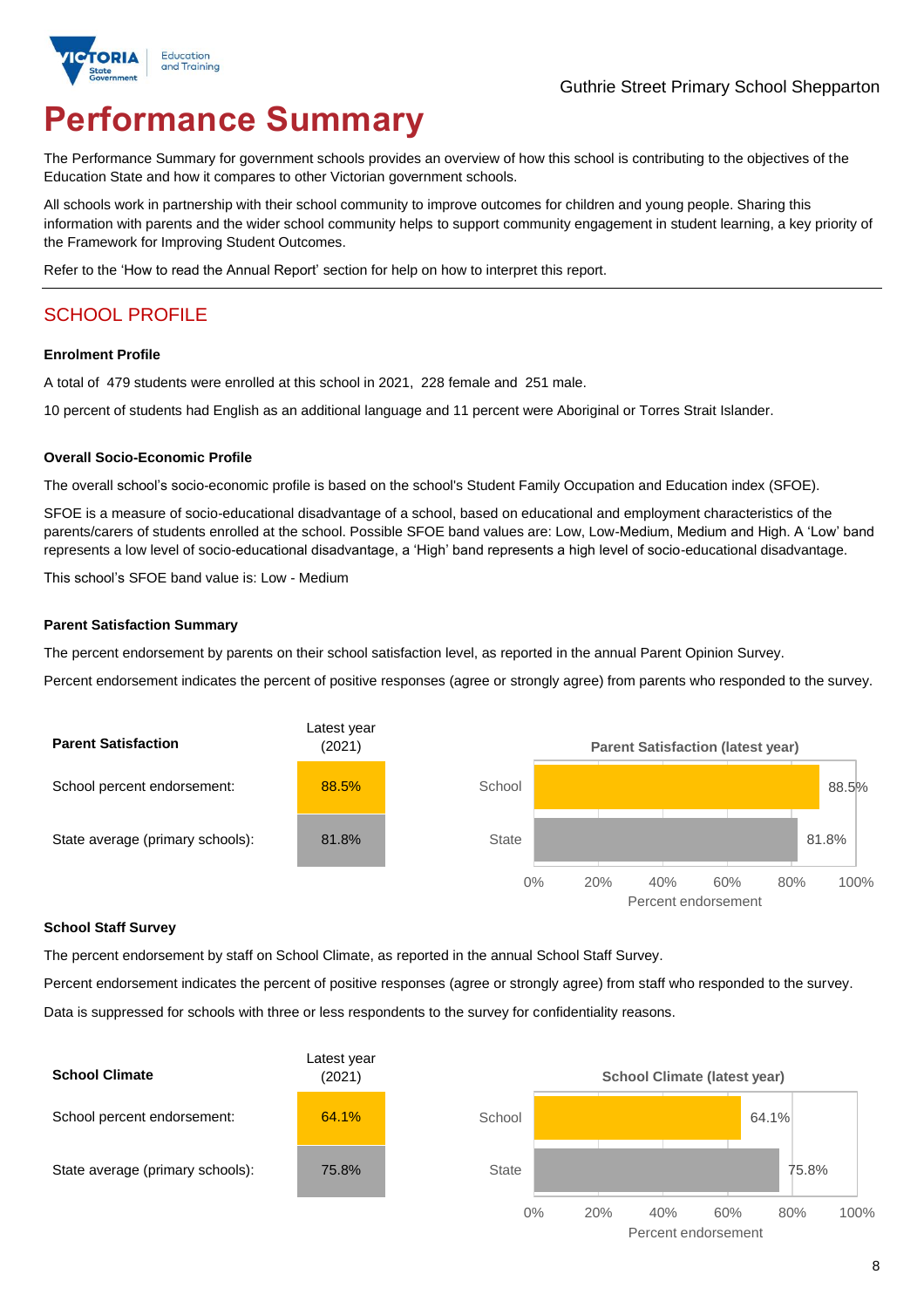

## ACHIEVEMENT

*Key: 'Similar Schools' are a group of Victorian government schools that are like this school, taking into account the school's socioeconomic background of students, the number of non-English speaking students and the size and location of the school.*

### **Teacher Judgement of student achievement**

Percentage of students working at or above age expected standards in English and Mathematics.



Percent students at or above age expected level

| <b>Mathematics</b><br>Years Prep to 6                             | Latest year<br>(2021) |
|-------------------------------------------------------------------|-----------------------|
| School percent of students at or above age<br>expected standards: | 81.5%                 |
| Similar Schools average:                                          | 82.9%                 |
| State average:                                                    | 84.9%                 |

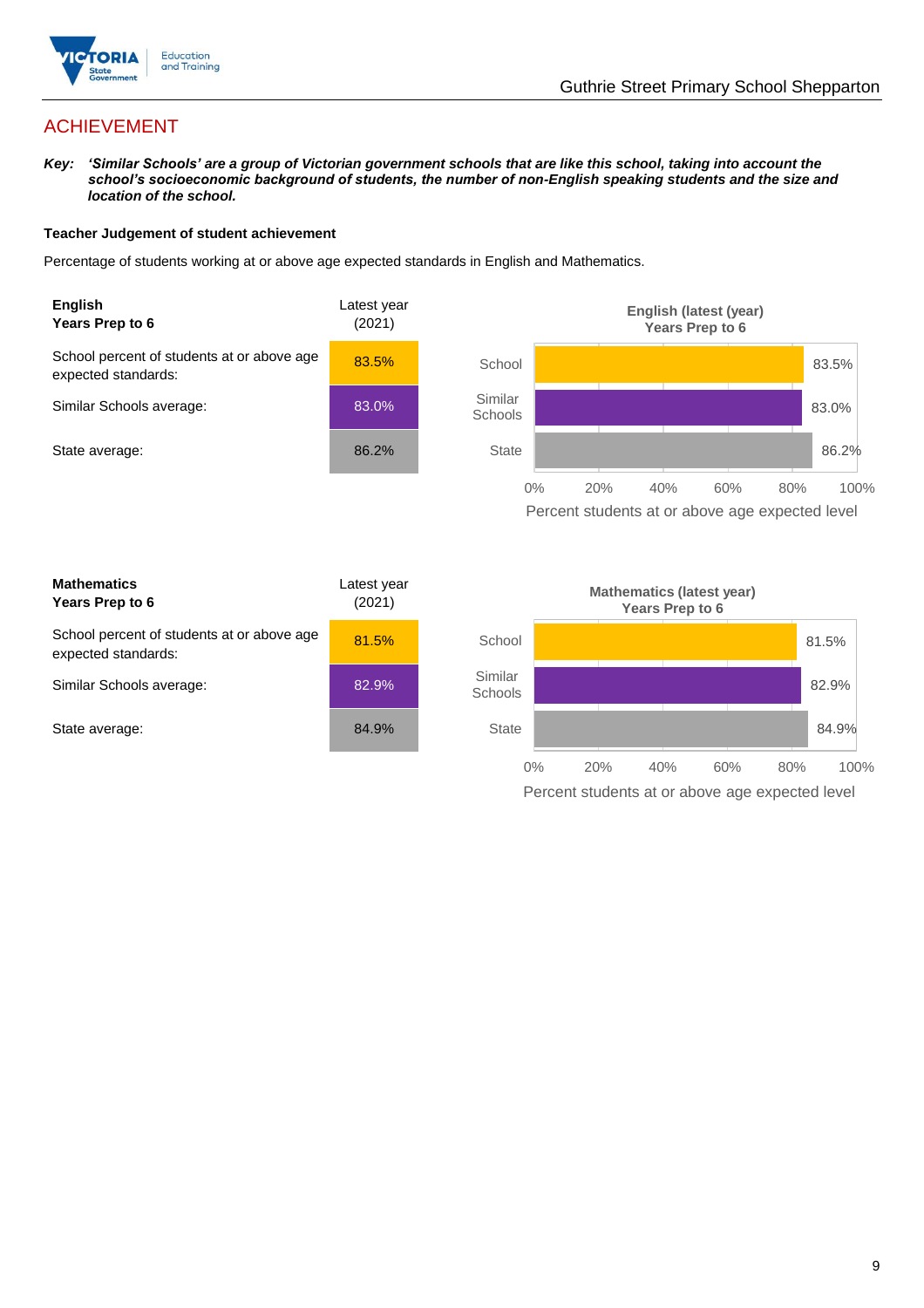

## ACHIEVEMENT (continued)

*Key: 'Similar Schools' are a group of Victorian government schools that are like this school, taking into account the school's socioeconomic background of students, the number of non-English speaking students and the size and location of the school.*

### **NAPLAN**

Percentage of students in the top three bands of testing in NAPLAN.

Note: NAPLAN tests were not conducted in 2020, hence the 4-year average is the average of 2018, 2019 and 2021 data.

| Reading<br>Year <sub>3</sub>                      | Latest year<br>(2021) | 4-year<br>average |                    | <b>NAPLAN Reading (latest year)</b><br>Year <sub>3</sub>                   |
|---------------------------------------------------|-----------------------|-------------------|--------------------|----------------------------------------------------------------------------|
| School percent of students in<br>top three bands: | 69.6%                 | 69.7%             | School             | 69.6%                                                                      |
| Similar Schools average:                          | 73.6%                 | 73.9%             | Similar<br>Schools | 73.6%                                                                      |
| State average:                                    | 76.9%                 | 76.5%             | <b>State</b>       | 76.9%                                                                      |
|                                                   |                       |                   | $0\%$              | 20%<br>40%<br>60%<br>100%<br>80%<br>Percent of students in top three bands |
| Reading<br>Year 5                                 | Latest year<br>(2021) | 4-year<br>average |                    | <b>NAPLAN Reading (latest year)</b><br>Year 5                              |
| School percent of students in<br>top three bands: | 58.9%                 | 54.5%             | School             | 58.9%                                                                      |
| Similar Schools average:                          | 66.8%                 | 66.2%             | Similar<br>Schools | 66.8%                                                                      |
| State average:                                    | 70.4%                 | 67.7%             | <b>State</b>       | 70.4%                                                                      |
|                                                   |                       |                   | $0\%$              | 20%<br>40%<br>60%<br>100%<br>80%<br>Percent of students in top three bands |
|                                                   |                       |                   |                    |                                                                            |
| <b>Numeracy</b><br>Year <sub>3</sub>              | Latest year<br>(2021) | 4-year<br>average |                    | <b>NAPLAN Numeracy (latest year)</b><br>Year <sub>3</sub>                  |
| School percent of students in<br>top three bands: | 53.6%                 | 58.2%             | School             | 53.6%                                                                      |
| Similar Schools average:                          | 64.1%                 | 65.0%             | Similar<br>Schools | 64.1%                                                                      |
| State average:                                    | 67.6%                 | 69.1%             | <b>State</b>       | 67.6%                                                                      |
|                                                   |                       |                   | $0\%$              | 20%<br>40%<br>60%<br>80%<br>100%<br>Percent of students in top three bands |
| <b>Numeracy</b><br>Year 5                         | Latest year<br>(2021) | 4-year<br>average |                    | <b>NAPLAN Numeracy (latest year)</b><br>Year 5                             |
| School percent of students in<br>top three bands: | 60.7%                 | 48.3%             | School             | 60.7%                                                                      |
| Similar Schools average:                          | 55.8%                 | 55.8%             | Similar<br>Schools | 55.8%                                                                      |
| State average:                                    | 61.6%                 | 60.0%             | <b>State</b>       | 61.6%                                                                      |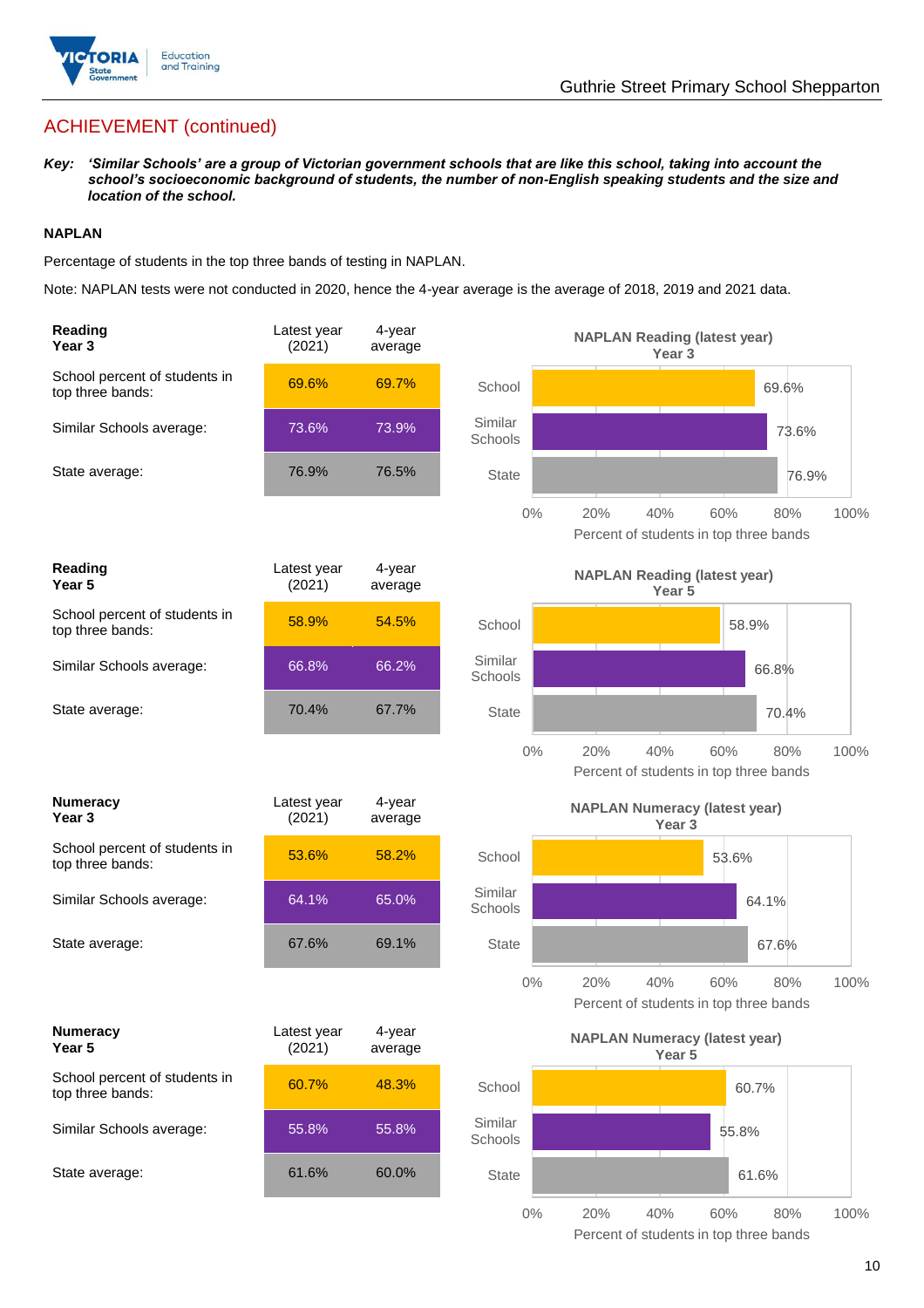

## ACHIEVEMENT (continued)

### **NAPLAN Learning Gain**

NAPLAN learning gain is determined by comparing a student's current year result relative to the results of all 'similar' Victorian students (i.e., students in all sectors in the same year level who had the same score two years prior). If the current year result is in the top 25 percent, their gain level is categorised as 'High'; middle 50 percent is 'Medium'; bottom 25 percent is 'Low'.

### **Learning Gain Year 3 (2019) to Year 5 (2021)**

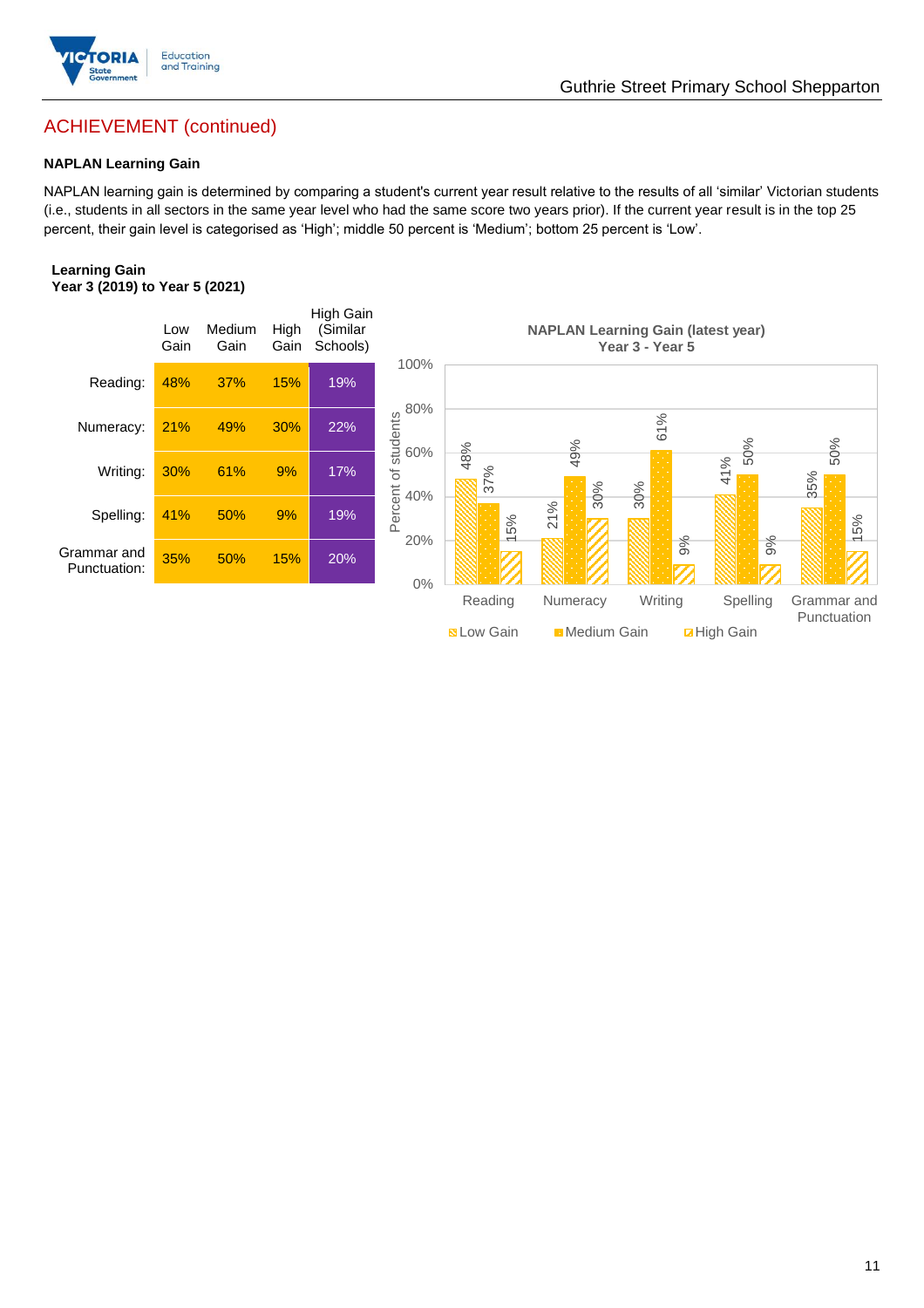

## ENGAGEMENT

*Key: 'Similar Schools' are a group of Victorian government schools that are like this school, taking into account the school's socioeconomic background of students, the number of non-English speaking students and the size and location of the school.*

### **Average Number of Student Absence Days**

Absence from school can impact on students' learning. Common reasons for non-attendance include illness and extended family holidays. Absence and attendance data in 2020 and 2021 may have been influenced by COVID-19.



### **Attendance Rate (latest year)**

|                                             | Prep | Year 1 | Year 2 | Year <sub>3</sub> | Year 4 | Year 5 | Year 6 |
|---------------------------------------------|------|--------|--------|-------------------|--------|--------|--------|
| Attendance Rate by year level<br>$(2021)$ : | 89%  | 87%    | 92%    | 88%               | 91%    | 89%    | 91%    |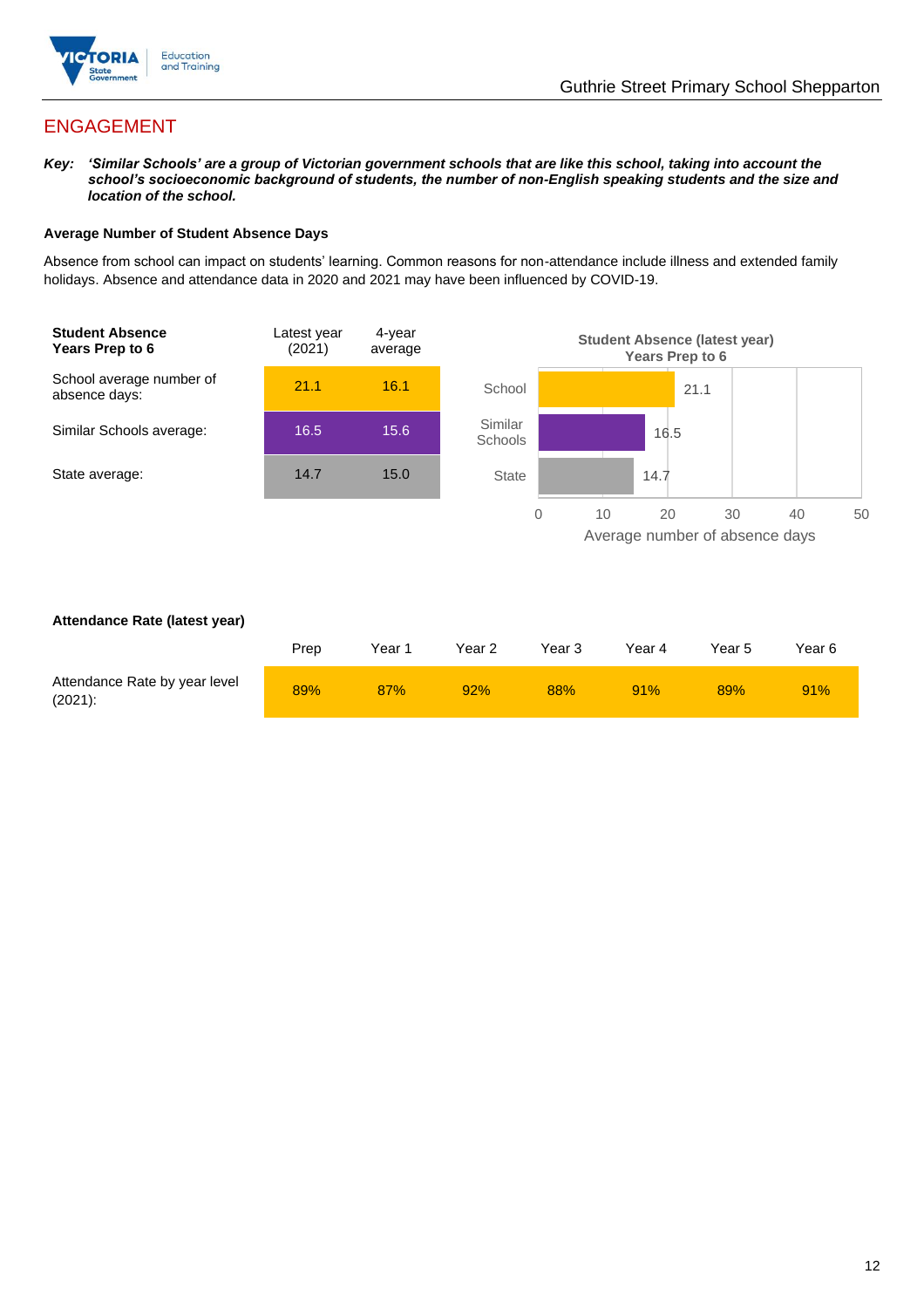

## **WELLBEING**

*Key: 'Similar Schools' are a group of Victorian government schools that are like this school, taking into account the school's socioeconomic background of students, the number of non-English speaking students and the size and location of the school.*

### **Student Attitudes to School – Sense of Connectedness**

The percent endorsement on Sense of Connectedness factor, as reported in the Attitudes to School Survey completed annually by Victorian government school students, indicates the percent of positive responses (agree or strongly agree).



*Due to lower participation rates, differences in the timing of the survey/length of survey period and the general impact of Covid19 across 2020 and 2021, data are often not comparable with previous years or within similar school groups. Care should be taken when interpreting these results.*



### **Student Attitudes to School – Management of Bullying**

The percent endorsement on Management of Bullying factor, as reported in the Attitudes to School Survey completed annually by Victorian government school students, indicates the percent of positive responses (agree or strongly agree).

| <b>Management of Bullying</b><br>Years 4 to 6 | Latest year<br>(2021) | 4-year<br>average |  |
|-----------------------------------------------|-----------------------|-------------------|--|
| School percent endorsement:                   | 82.6%                 | 83.8%             |  |
| Similar Schools average:                      | 76.5%                 | 79.0%             |  |
| State average:                                | 78.4%                 | 79.7%             |  |

*Due to lower participation rates, differences in the timing of the survey/length of survey period and the general impact of Covid19 across 2020 and 2021, data are often not comparable with previous years or within similar school groups. Care should be taken when interpreting these results.*

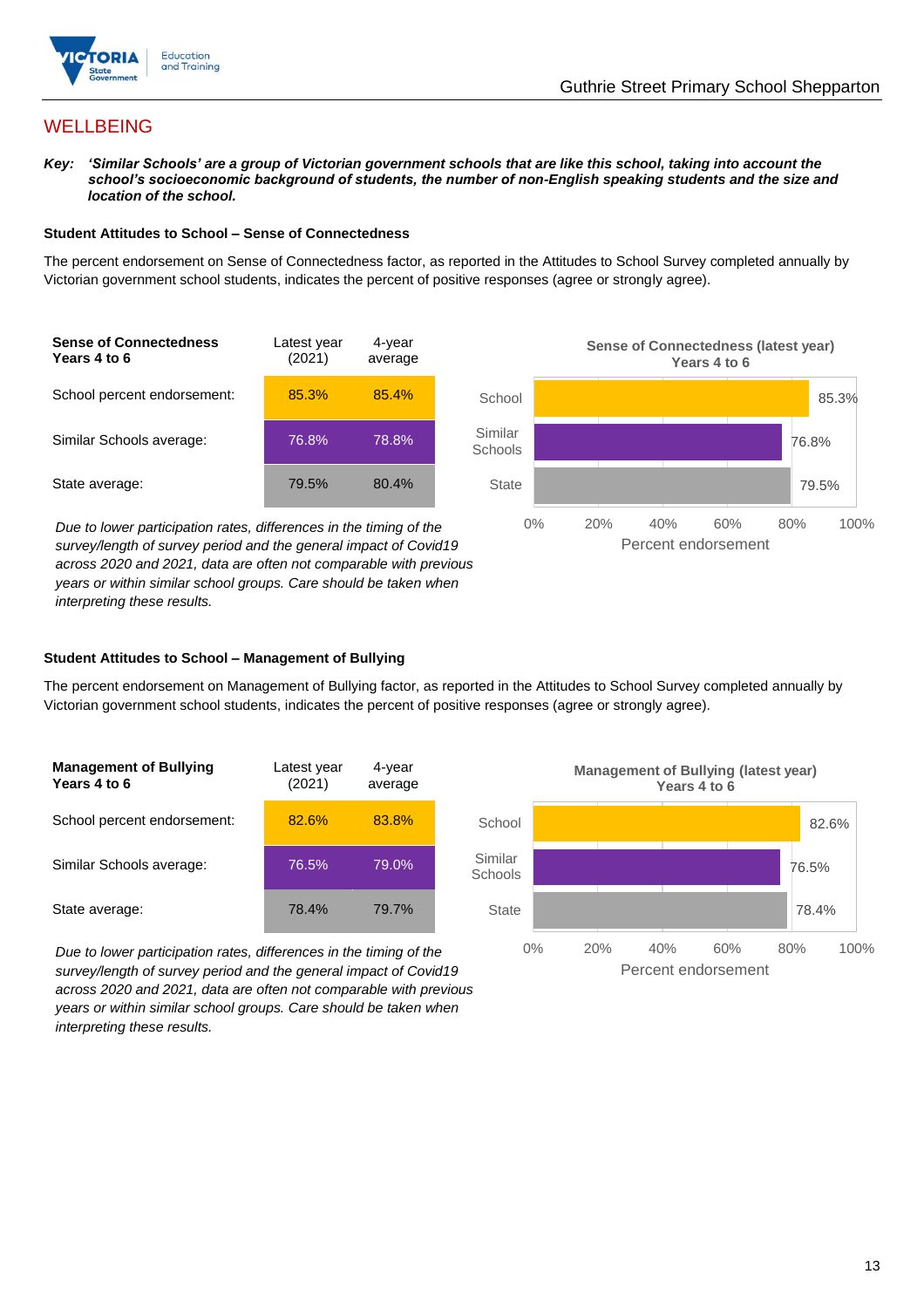

# **Financial Performance and Position**

FINANCIAL PERFORMANCE - OPERATING STATEMENT SUMMARY FOR THE YEAR ENDING 31 DECEMBER, 2021

| <b>Revenue</b>                  | <b>Actual</b> |
|---------------------------------|---------------|
| <b>Student Resource Package</b> | \$4,214,857   |
| Government Provided DET Grants  | \$753,349     |
| Government Grants Commonwealth  | \$94,169      |
| Government Grants State         | \$0           |
| Revenue Other                   | \$6,226       |
| <b>Locally Raised Funds</b>     | \$376,698     |
| <b>Capital Grants</b>           | \$0           |
| <b>Total Operating Revenue</b>  | \$5,445,299   |

| Equity <sup>1</sup>                                 | <b>Actual</b> |
|-----------------------------------------------------|---------------|
| Equity (Social Disadvantage)                        | \$162,852     |
| Equity (Catch Up)                                   | \$0           |
| <b>Transition Funding</b>                           | \$0           |
| Equity (Social Disadvantage - Extraordinary Growth) | \$0           |
| <b>Equity Total</b>                                 | \$162,852     |

| <b>Expenditure</b>                    | <b>Actual</b> |
|---------------------------------------|---------------|
| Student Resource Package <sup>2</sup> | \$4,199,930   |
| Adjustments                           | \$0           |
| <b>Books &amp; Publications</b>       | \$2,773       |
| Camps/Excursions/Activities           | \$148,472     |
| <b>Communication Costs</b>            | \$4,723       |
| Consumables                           | \$128,492     |
| Miscellaneous Expense <sup>3</sup>    | \$16,342      |
| <b>Professional Development</b>       | \$50,584      |
| Equipment/Maintenance/Hire            | \$86,901      |
| <b>Property Services</b>              | \$288,808     |
| Salaries & Allowances <sup>4</sup>    | \$359,667     |
| <b>Support Services</b>               | \$0           |
| Trading & Fundraising                 | \$45,514      |
| Motor Vehicle Expenses                | \$0           |
| Travel & Subsistence                  | \$0           |
| <b>Utilities</b>                      | \$33,163      |
| <b>Total Operating Expenditure</b>    | \$5,365,368   |
| <b>Net Operating Surplus/-Deficit</b> | \$79,931      |
| <b>Asset Acquisitions</b>             | \$8,141       |

(1) The equity funding reported above is a subset of the overall revenue reported by the school.

(2) Student Resource Package Expenditure figures are as of 24 Feb 2022 and are subject to change during the reconciliation process.

(3) Miscellaneous Expenses include bank charges, administration expenses, insurance and taxation charges.

(4) Salaries and Allowances refers to school-level payroll.